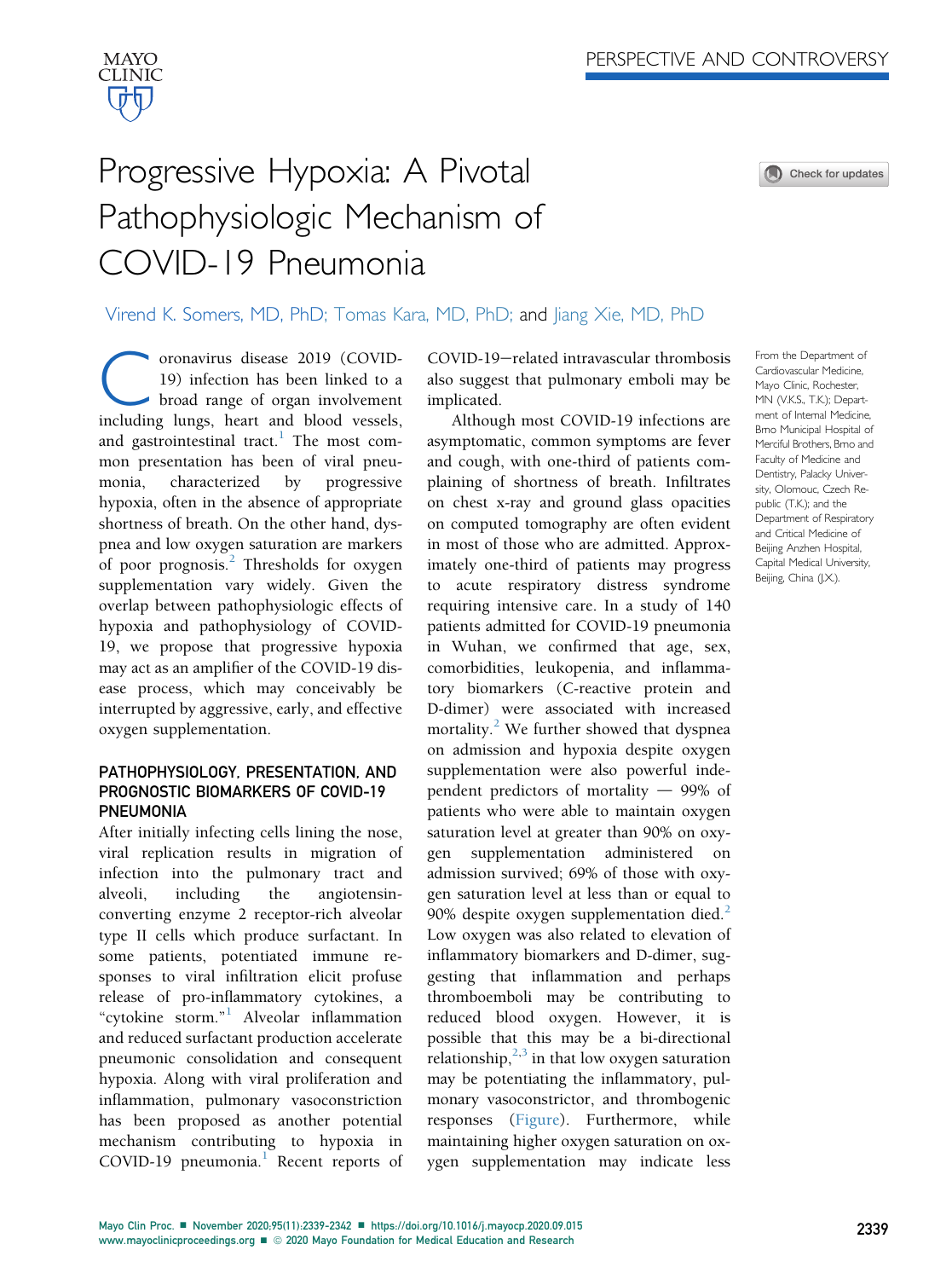<span id="page-1-0"></span>

FIGURE. Schematic of coronavirus disease 2019 (COVID-19) pulmonary infection showing proposed amplification of pathophysiology by hypoxia and attenuation by oxygen supplementation.

severe lung disease, oxygen supplementation may conceivably help mitigate progression of COVID-19 pneumonia.

## MECHANISTIC ROLE OF HYPOXIA IN PRO-GRESSION OF COVID-19 PNEUMONIA

There is ample evidence that hypoxia per se may be a contributor to, rather than simply a marker for, progressive lung inflammation, thereby providing a positive feedback loop for further hypoxia. Hypoxia potentiates inflammation. $4$  In mountain sickness, hypoxia triggers release of pro-inflammatory cytokines causing vascular inflammation with "vascular leakage." Similarly, tissue hypoxia of organ grafts increases inflammation and graft failure.<sup>[4](#page-3-3)</sup> Targeting hypoxia- dependent signaling pathways by mitigating hypoxia severity may thus enable attenuation of inflammation.

Hypoxia may also promote viral replica-tion.<sup>[5](#page-3-4)[,6](#page-3-5)</sup> Vassilaki et al<sup>5</sup> showed that low oxygen tension enhances hepatitis C viral replication independent of hypoxiainducible factor-1 alpha and likely involving upregulation of oncogenes associated with glycolysis. On the other hand, hypoxiainducible factor-1 alpha and a hypoxic microenvironment are critical for infection by oncogenic gamma herpes viruses, Kaposi sarcoma herpes virus, and Epstein Barr virus, and may play a key role in promoting viral replication and reactivation of murine gamma herpes virus.<sup>[6](#page-3-5)</sup>

Hypoxia thus promotes both viral replication and inflammation. With worsening hypoxia and increased inflammation and edema, tissue hypoxia at the alveolar level is exacerbated, resulting in acceleration of this pathologic cycle ([Figure\)](#page-1-0), perhaps explaining why those with substrates predisposing to tissue hypoxia, such as vascular disease, diabetes, and obesity, have high COVID-19 mortality.

Hypoxia may also be implicated in pulmonary vasoconstriction, which has been proposed as a mediator of severely reduced blood oxygen in COVID-[1](#page-3-0)9 pneumonia.<sup>1</sup> This vasoconstriction may be induced, at least in part, by pulmonary hypoxic vasoconstriction, also known as the von Euler-Liljestrand mechanism, whereby pulmonary blood vessels constrict in response to hypoxia, in contrast to vasodilation observed in systemic blood vessels.<sup>[7](#page-3-6)</sup>

In experimental conditions, hypoxia also potentiates coagulation in part by downgrad-ing expression of protein S.<sup>[8](#page-3-7)</sup> Hypoxia may thus also be implicated in the recently recognized COVID-19-associated predisposition to intravascular clot formation.

Although hypoxia is primarily a consequence of viral-induced pulmonary infiltration and pneumonic consolidation, the above considerations provide strong support for the construct that hypoxia in the setting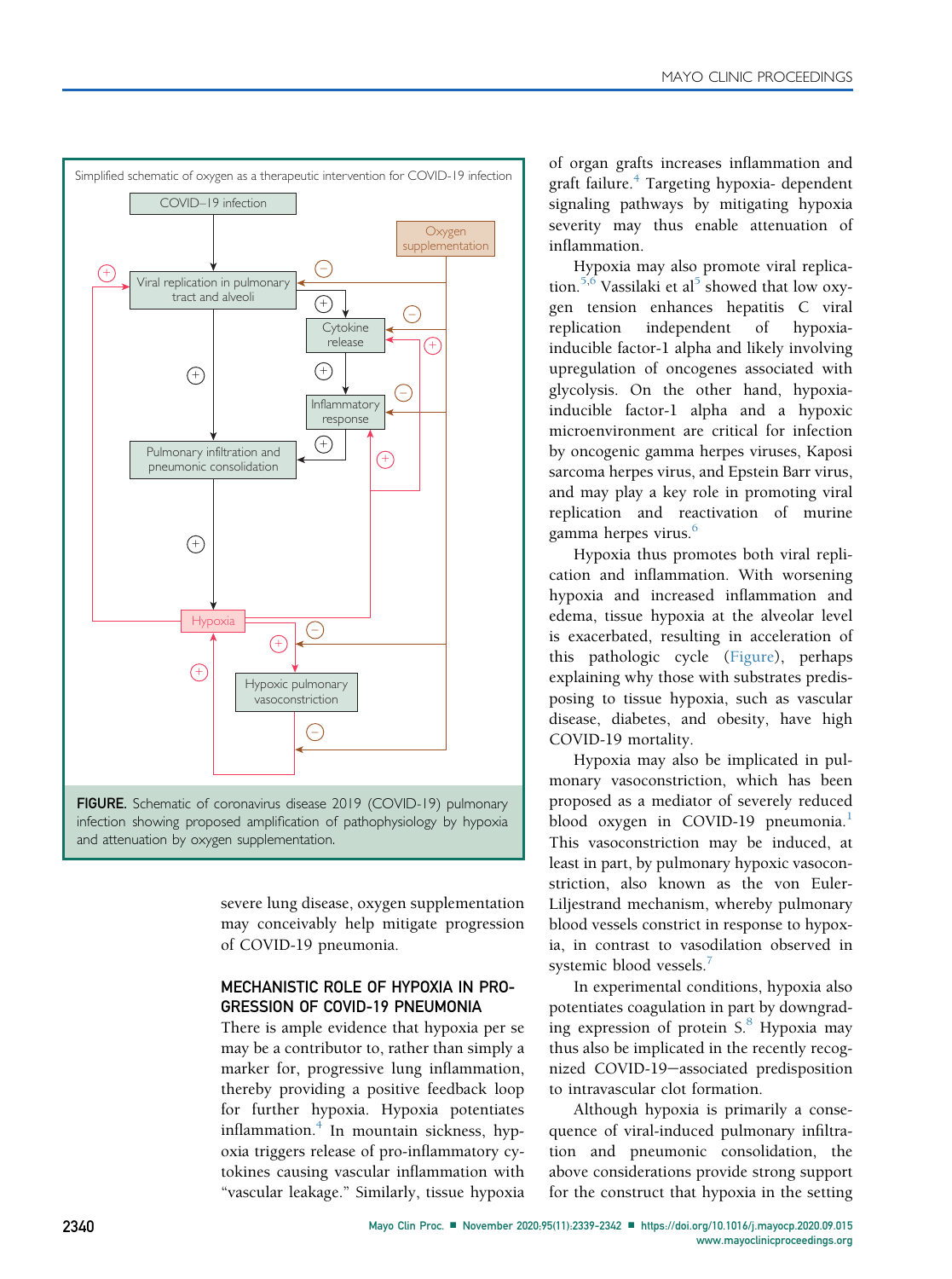of COVID-19 infection may actually potentiate viral proliferation, lung inflammation, cytokine release, pulmonary vasoconstriction, and intravascular thrombosis, thus creating an amplification circuit for worsening inflammation, accelerating hypoxia, and eventually death ([Figure](#page-1-0)).

## OXYGEN SUPPLEMENTATION AS AN EARLY-STAGE INTERVENTION IN COVID-19 **INFECTION**

The effects of hypoxia on the pathophysiologic mechanisms of COVID-19 pneumonia provide a strong rationale for oxygen supplementation as a therapeutic intervention. It is important that oxygen supplementation be delivered early so as to interrupt viral replication, inflammation, pulmonary vasoconstriction, and clot formation [\(Figure](#page-1-0)). Although oxygen delivery could conceivably have side effects, given the high mortality of COVID-19 pneumonia and lack of effective therapies, oxygen would constitute a relatively benign and economical intervention. Nevertheless, in the absence of more compelling data, administration of oxygen should be limited to those patients in whom hypoxia is evident. Until evidence that oxygen is beneficial in the absence of hypoxia, indiscriminate treatment may divert resources from where they are needed, such as where oxygen supplies are limited. In a recent meta-analysis, Ferreyro et al<sup>9</sup> reported that in patients with acute hypoxemic respiratory failure, more effective methods for oxygen administration, including helmet and face mask noninvasive ventilation, were associated with lower risk of endotracheal intubation and death, as compared with standard oxygen therapy. In an accompanying editorial, Patel et  $al<sup>10</sup>$  discuss the applicability of these data to oxygen supplementation in the context of the COVID-19 pandemic. However, given that COVID-19 is highly contagious, strict precautions need to be taken with regard to aerosol generation of highly infectious viral particles during noninvasive ventilation, both in the home and hospital environments. Clinical judgement should be followed in considering other risks of oxygen therapy in any particular patient.

For patients who may not necessarily require admission, the ability to administer oxygen continuously in the home environment or a non-hospital care environment is well established in most health care systems. Considering the widespread infections in parts of South America and Africa, where intensive care resources are few, the opportunity to treat large numbers of patients in non-hospital care facilities with oxygen is attractive. Early, aggressive, and effective administration of noninvasive oxygen supplementation in non-intensive care unit (ICU) settings may conceivably mitigate the need for more invasive ICU-dependent ventilatory interventions. Nevertheless, access to care in less-developed countries may be problematic, requiring other strategies for delivering oxygen therapy. If aggressive oxygen supplementation is beneficial in more comprehensive health care settings, hyperbaric oxygen as a further step may possibly alleviate advanced cases of COVID-19 pneumonia.

#### **CONCLUSION**

The hallmark of COVID-19 morbidity is pneumonia, mediated by viral binding to angiotensin-converting enzyme 2 receptors in the respiratory tract and alveoli. Patients may present with severe hypoxia even in the absence of respiratory muscle fatigue. Hypoxia progression may also be insidious in that patients may not be short of breath despite relatively low blood oxygen levels. Consequences of progressive hypoxia may include potentiation of viral proliferation, cytokine release, inflammation, intravascular coagulation, and pulmonary hypoxic vasoconstriction, which are also pathophysiologic characteristics of COVID-19 disease progression. Attenuation of hypoxia may conceivably mitigate one or more of these pathophysiologic processes. We thus propose that early administration of oxygen in patients with evidence of oxygen desaturation may be a relatively safe, economical,